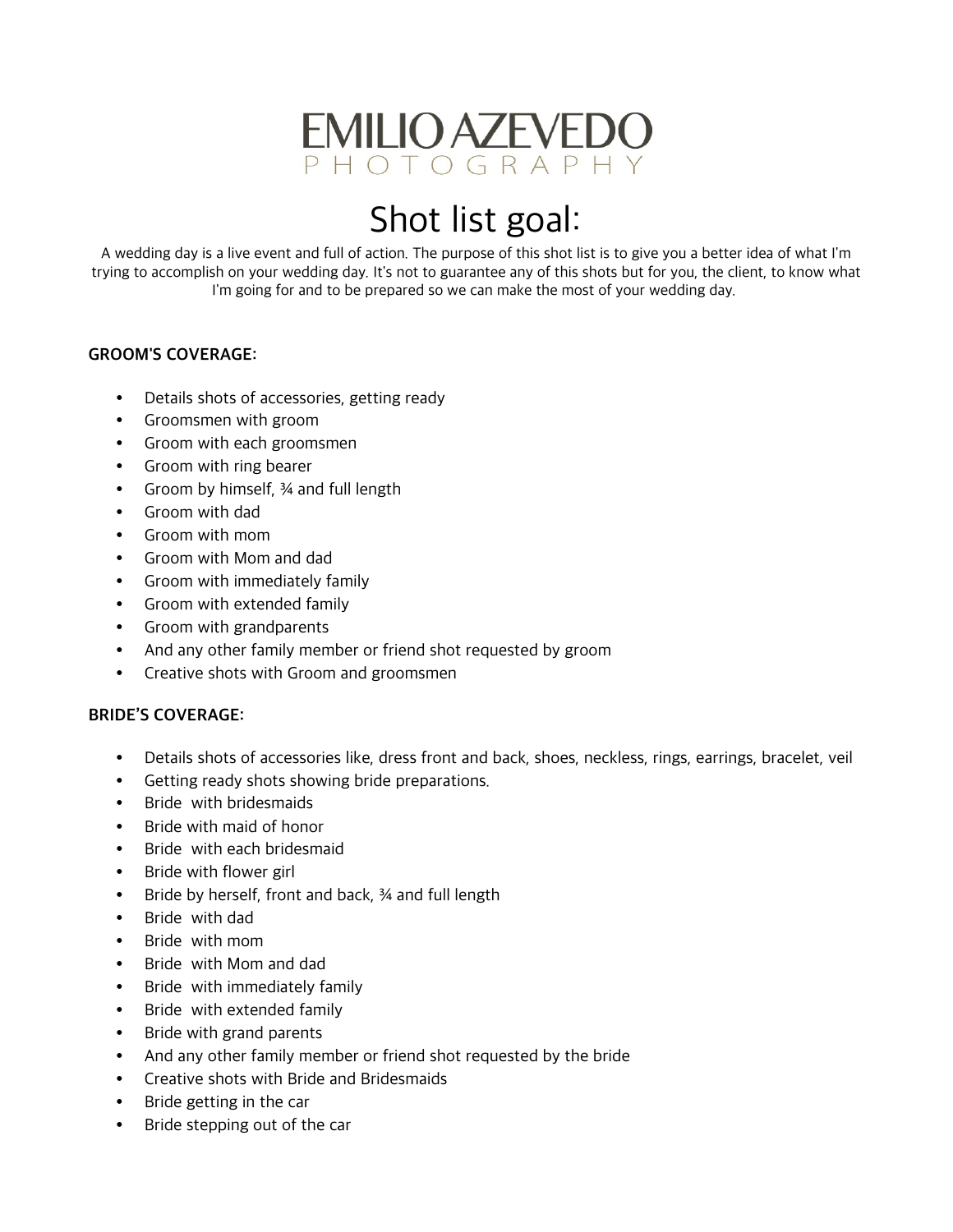### CEREMONY:

- Bride walking towards the church
- Bridesmaids and groomsmen lining up
- grand parents walking down the isle
- Groom walking down the isle
- Wedding party walking down the isle
- Flower girl and ring bearer walking down the isle
- Bride and Dad walking down the isle
- Groom at the altar
- Groomsmen at the altar
- Bridesmaids at the altar
- Dad giving bride away
- Bride and groom together
- Close-up of the bride
- Close-up of the groom
- Formalities like ring exchange, candles, kiss, etc...
- Open shot of ceremony showing church/wedding venue (all possible angles)
- First row with parents
- Bride and groom walking out
- Bride and groom signing marriage certificate
- Bride and groom inside and in front of the church/wedding venue
- Bride and groom plus wedding party in front of the church/wedding venue

#### FAMILY SHOTS:

- Bride and groom with bride's parents
- Bride and groom with bride's parents and bride's brothers and sisters (spouses, children and grandparents)
- Bride and groom with both sets of parents
- Bride and groom with groom's parents
- Bride and groom with groom's parents and groom's brothers and sisters (spouses, children and grandparents)
- Bride and groom with siblings only, both sides
- Bride and groom with each brother and sister's family (if requested or appropriate)
- Bride and groom with each set of grandparents
- Bride and Parents
- Groom and Parents
- Any other requests... uncles, aunts, friends, etc.